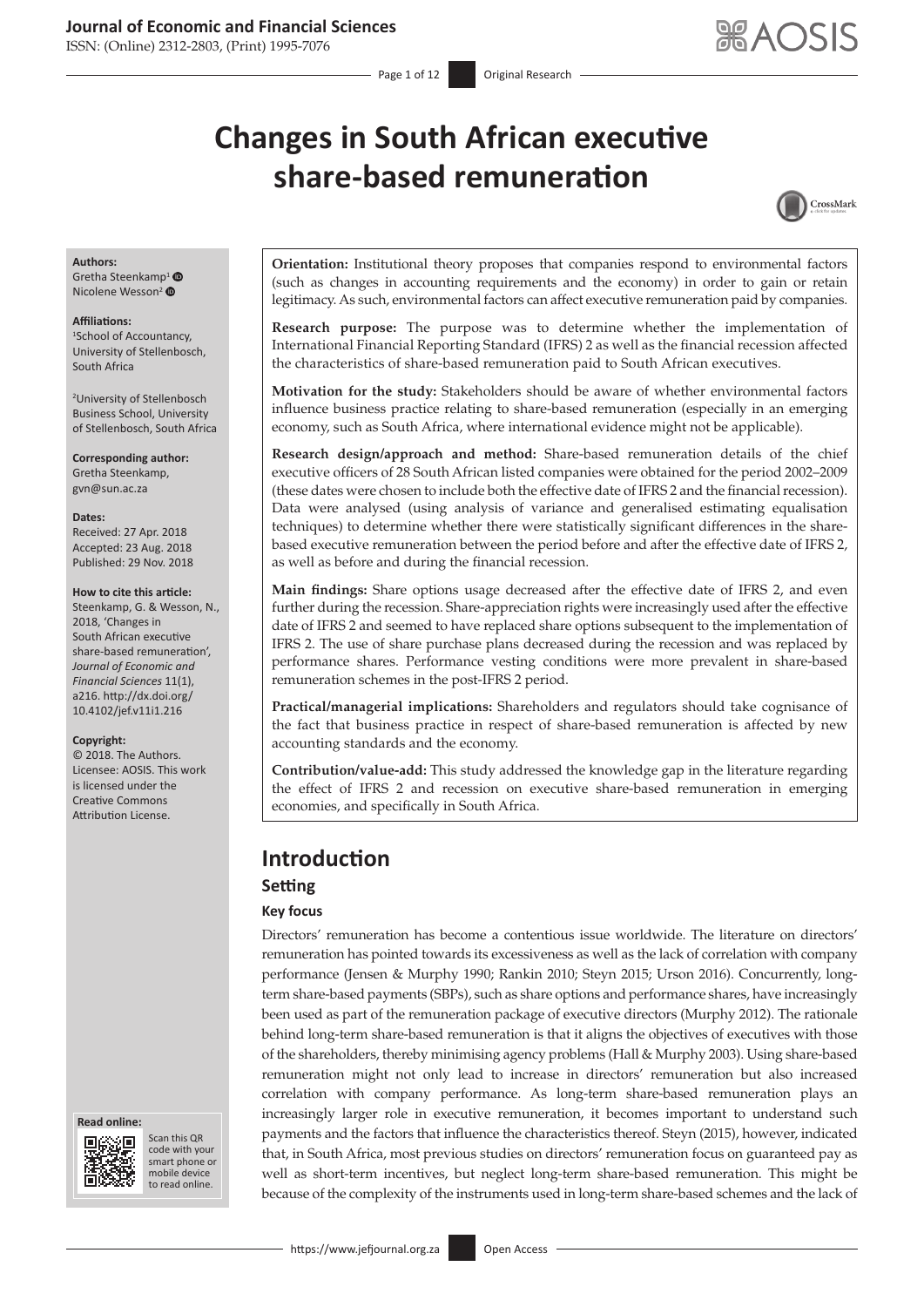comprehensive and detailed disclosure in the annual financial statements (AFS) in this regard (Urson 2016).

#### **Background**

Share-based remuneration to executives can be defined as remuneration received by executives of which the value changes in response to the company share price (International Accounting Standards Board [IASB] 2004). Two types of sharebased remuneration exist: those that are equity-settled (eventually settled by the company issuing shares) and those that are cash-settled (where the amount owed is paid out in cash, but determined with reference to the share price) (IASB 2004). Before the effective date of International Financial Reporting Standard (IFRS) 2 on SBPs, equity-settled SBPs were not recognised as an expense in the AFS of the company granting them, while cash-settled SBPs were recorded as an expense (Pretorius & De Villiers 2013). In the 1990s and early 2000s (before the effective date of IFRS 2), equity-settled share options were the most common share-based remuneration being used, probably owing to share options not causing an expense in the AFS (Murphy 2012). After the effective date of IFRS 2 (which was financial years ending on or after 31 December 2005), all share-based remuneration should now be recognised as an expense (IASB 2004). In many post-implementation studies, it has been found that the mandatory expensing of share options led to a decrease in their popularity after the effective date, with a corresponding increase in the usage of share-appreciation rights (SARs) as well as performance shares (Balsam, O'Keefe & Wiedemer 2007; Brown & Lee 2011).

The global financial recession of 2008/2009 had an impact on many aspects of the business world. It can be expected that the usage of share-based remuneration was also affected by the recession, as executive remuneration receives more attention from shareholders in financial crisis (Scholtz & Smit 2012). Excessive and inappropriate executive remuneration was also blamed as causal in the recession, and companies might have adjusted their remuneration strategy in response (Avallone, Quagli & Ramassa 2014), by changing from appreciation-based schemes (such as share options and share-appreciation rights) to full quantum schemes (such as restricted and performance shares) (Rankin 2010). Avallone et al. (2014) also found that companies granted less sharebased remuneration during the financial crisis.

Murphy (2012) proposed that environmental factors (such as accounting requirements and economic conditions) play a role in determining both the size and structure of executive remuneration. This can be seen as akin to institutional theory, which proposes that companies are caught in a complex interplay between optimising their technical operations and being seen as legitimate in the changing context in which they operate (DiMaggio & Powell 1983; Suddaby 2010), for example by changing their business practices regarding share-based remuneration in response to pressures from the greater environment (Bruce, Buck & Main 2005). With institutional theory as background, it is considered important that shareholders and other stakeholders of companies

know whether the characteristics of executive share-based remuneration have been influenced by the adoption of IFRS 2 as well as the financial recession. This is especially relevant given that the IASB was reassessing IFRS 2 during the past few years and assessing whether major adjustments to the methodology relating to equity-settled SBPs are warranted (IASB 2016). If the initial adoption of IFRS 2 had an effect on business practice, then any major adjustments to IFRS 2 could also similarly affect the characteristics of share-based remuneration being employed.

In the South African context, with its large income inequality, there is an increased necessity to understand the factors that determine and influence executive remuneration (Steyn 2015). Effective executive remuneration can also lead to increased corporate performance and job creation – which is sorely needed in the economy (Steyn 2015). South Africa is an emerging economy, but has a well-developed financial sector (Wesson et al. 2017) and all listed companies have to apply IFRS 2, according to the Johannesburg Stock Exchange (JSE) listing requirements (JSE 2017). The effect of the global recession was less pronounced in South Africa, as a result of strict banking regulations, which adds to the reasons why South Africa is an interesting setting to study the issue at hand (Baxter 2008).

No study similar to the present study has yet been performed in South Africa. Mavrodinov (2012) studied South African share-based remuneration practices in 2011 and found that SAR and performance share schemes were employed more often than share options (which was the primary type of scheme in use before the effective date of IFRS 2). The shift between share options and other types of schemes occurred somewhere between the effective date of IFRS 2 and 2011, but the exact timing and reason for the shift are unknown, which serves as motivation for the present study.

#### **Objective**

The objective of this study was to determine whether the implementation of IFRS 2 as well as the financial recession affected the characteristics of share-based remuneration paid to South African executives. Institutional theory, and specifically legitimacy, provides a theoretical base for the study.

The following research questions were developed:

- Is there a difference in the characteristics of the sharebased remuneration paid to South African executives before and after the implementation of IFRS 2?
- Is there a difference in the characteristics of the sharebased remuneration paid to South African executives before and during the recession?

#### **Contribution to the field**

This study adds to the global debate on executive share-based remuneration, and specifically proposes (based on institutional theory) that changes in accounting requirements (the implementation of IFRS 2) affect the characteristics of share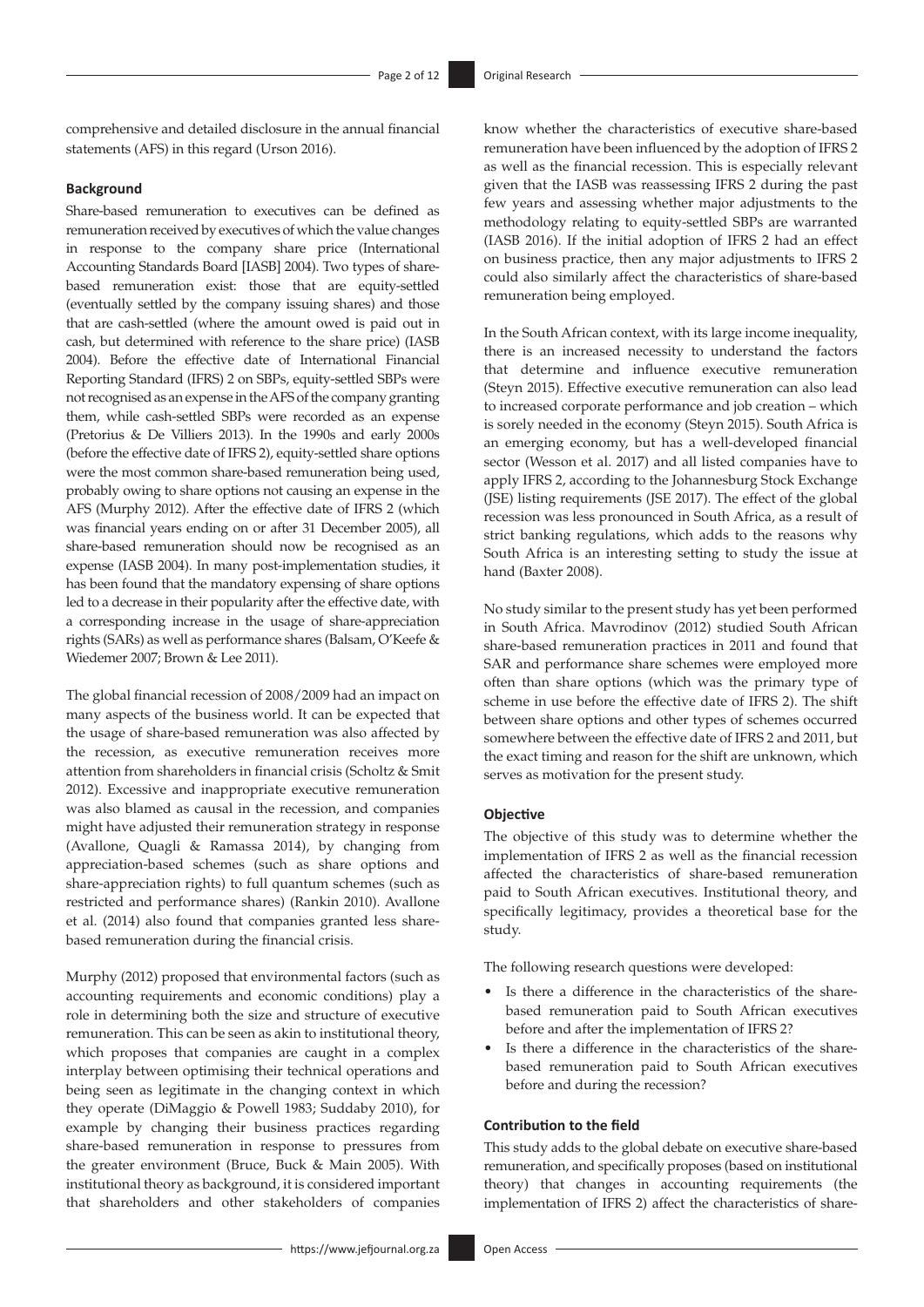based remuneration employed by companies in practice. This has worldwide significance because of the IASB recently reassessing the accounting requirements for SBPs. If the initial adoption of IFRS 2 had an effect on business practice, then substantial amendments could likewise be expected to influence the characteristics of share-based remuneration to executives.

Current literature from developed economies points towards the effect of the adoption of IFRS 2 and the financial recession on the characteristics of share-based remuneration (Avallone et al. 2014; Balsam et al. 2007; Brown & Lee 2011; Rankin 2010), but no similar studies have been performed in emerging economies. Share-based remuneration in emerging economies tends to be dissimilar to those in developed economies because of differing corporate governance requirements (Sahakiants & Festing 2016). South Africa, specifically, is an interesting setting for the study, as South Africa is an emerging economy, but has a well-developed financial sector and stock exchange (Wesson et al. 2017). This study addressed the knowledge gap in the literature regarding the effect of IFRS 2 and recession on executive share-based remuneration in emerging economies, and specifically in South Africa.

#### **Literature review**

A share-based transaction is one where goods or services are received by an entity in exchange for its own equity instruments or cash, and the payment is based on the share price of the equity instruments of the entity (IASB 2004). Common forms of SBPs include share options, SARs and performance shares (Mavrodinov 2012). Share-based payments are mostly settled in equity, but can also be settled in cash. Share-based payments can be made to both employees and non-employees, but this study focuses solely on SBPs granted to executives as part of remuneration. The term SBP is used in this study to refer to any SBP, whether to an employee or non-employee, while the term share-based remuneration is used to refer solely to those SBPs paid as remuneration to employees, specifically executives.

#### **Share-based remuneration to executives**

To understand share-based remuneration to executives, one needs to consider the different dates applicable in the life of such an incentive. On the grant date, the incentives are contractually promised to the employees (IASB 2004). On the vesting date, following a vesting period in which certain vesting conditions need to be satisfied, the executive becomes entitled to the benefit (Massie, Collier & Crotty 2014). The vesting conditions include both requirements to remain in service of the company, as well as performance conditions, such as reaching earnings per share (EPS) targets (Mavrodinov 2012). On the vesting date, the incentive is either exercised immediately or during a stipulated exercise period (Massie et al. 2014).

**Share options:** Initially share options were the predominant type of share-based incentive offered to executives (Mavrodinov 2012). The prevalence in the 1990s and early 2000s can be ascribed to share options not resulting in a cash outflow and not being recognised for accounting purposes

prior to 2006 (the effective date of IFRS 2) (Hall & Murphy 2003). During the bull market reigning at the time, executives made extensive gains on the exercise of such share options (Mavrodinov 2012). The downside to share options is the dilution in ownership it causes to existing shareholders (Mavrodinov 2012). After the effective date of IFRS 2, share options granted to executives had to be recognised as an expense and equity reserve, based on the grant date fair value of the share option (IASB 2004).

Share options granted to executives are call options (options that entitle the holder thereof to buy shares) written by the employing company on its own shares (Hall & Murphy 2003). A share option has value for the employee if it is 'in the money' on the exercise date – meaning that the share can be purchased at an exercise price less than the prevailing market price (Steyn 2015). Commonly the executive has to work for a vesting period of 3–5 years, after which the share option vests (Mavrodinov 2012). The holder (the executive) can then exercise the share option during a lengthy exercise period, by paying the exercise price (Mavrodinov 2012). The exercise price is commonly the share price on grant date, which then effectively remunerates the executive for the increase in the share price between the grant date and the exercise date (Mavrodinov 2012). Share options granted to executives are usually settled by physically issuing the shares, but could also be net settled in cash or shares (Mavrodinov 2012). Executive share options are different from normal traded options owing to their required vesting period, the length of the exercise period and the fact that they cannot be transferred or sold (Hall & Murphy 2003).

**SARs:** Share-appreciation rights are effectively cash-settled share options. The holder of a SAR is entitled to a cash payment equal to the increase in the share price from grant date to exercise date (Massie et al. 2014). Similar to share options, SARs vest after the completion of a service period. The advantage of a SAR from the company's perspective (when compared to a share option) is that no dilution in ownership occurs as no shares are issued (Mavrodinov 2012). The disadvantages include the cash outflow required, as well as the fact that annual fair valuing of the cash-settled instrument granted is required by IFRS 2 (in contrast, equitysettled SBPs to employees are measured at the grant date fair value throughout the vesting period) (IASB 2004). As a result of the annual fair valuing, SARs cause a larger accounting expense (than share options) in a bull market.

**Share purchase plans:** A plan where a company facilitates the purchase of company shares by executives through granting of loans is referred to as a share purchase plan (Mavrodinov 2012). The executive buys a share in the company at the prevailing market price on the grant date, but only has to pay this purchase price at a later stage (purchase price is treated as an outstanding loan in the interim) (Mavrodinov 2012). The shares purchased are held in trust until the purchase price has been paid. The gain that an executive stands to make is the increase in share price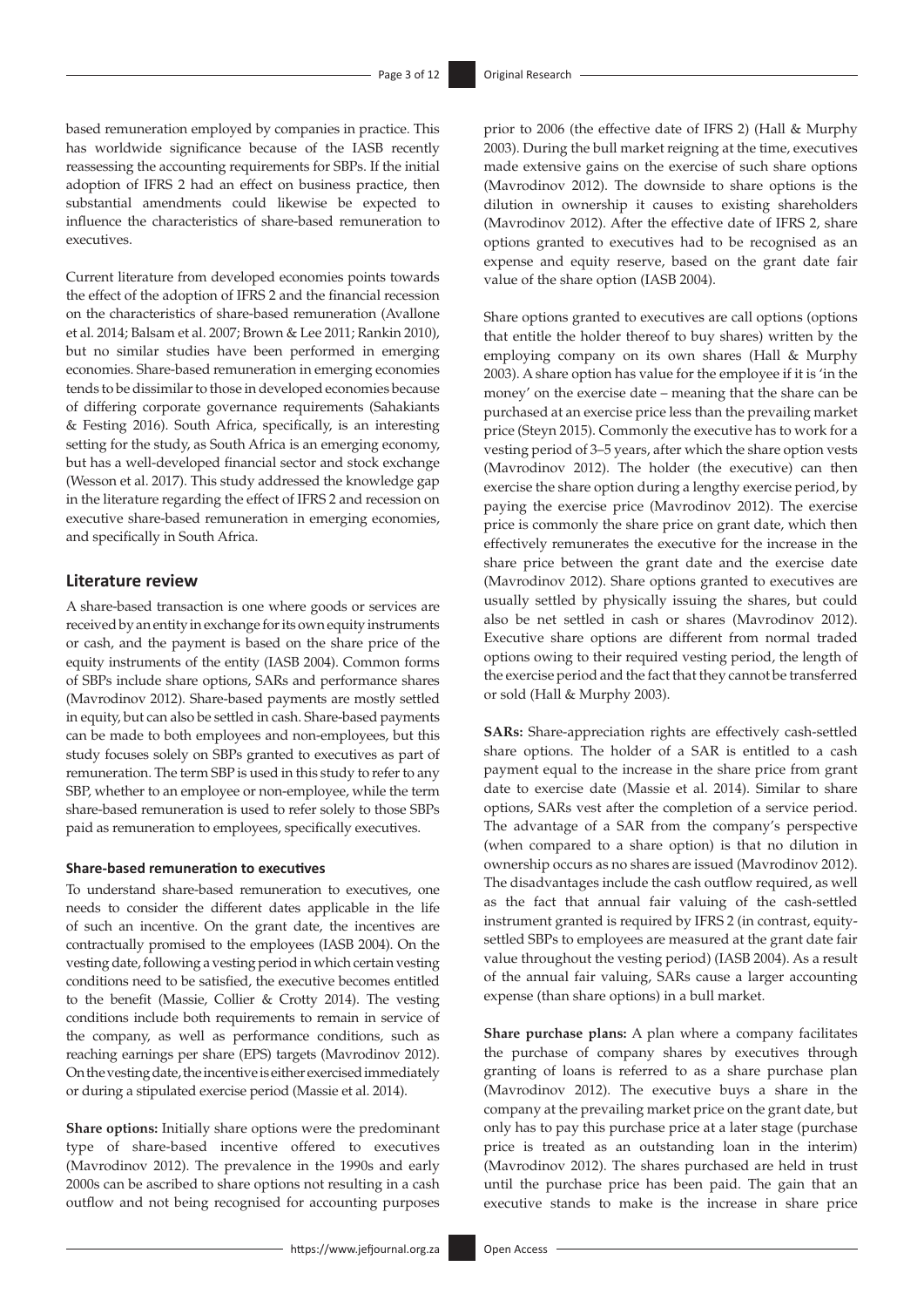between grant date and the date of the repayment of the loan and, as such, share purchase plans are recorded as share options under IFRS 2 (Deloitte 2005). A share purchase plan exposes executives to downside risk as they still have to repay the loan if the share price falls (Mavrodinov 2012).

**Performance shares:** Under a performance share plan the executive is granted shares at no cost, which the executive receives after the completion of a vesting period (Massie et al. 2014). During the vesting period, the executive must stay in service of the company and, furthermore, targets that are focused on the individual executive and/or the entire company must be achieved (Steyn 2015). In contrast to share options and SARs, which are classified as appreciation schemes, performance shares are full quantum schemes, meaning that executives share in both the benefit of the increase in the share price (upside gain) and the risk of the decrease in the share price (downside risk) (Mavrodinov 2012). Researchers have been advocating the use of full quantum schemes because these are more effective than appreciation schemes in aligning shareholders' and executives' interests (as executives who participate in full quantum schemes are exposed to the same risks as the shareholders) (Mavrodinov 2012).

#### **Theoretical perspectives on share-based remuneration to executives**

Many theories are used to explain and understand executive remuneration, particularly share-based remuneration. The most prominent theory is that of agency theory (Baeten, Balkin & Van den Berghe 2011). The agency theory and optimal contracting theory propose that financial incentives (and specifically share-based remuneration) are optimal in aligning the interests of the executives with those of the shareholders and reduce agency problems (Hall & Murphy 2003). This theory proposes that company performance and shareholder value should be highly correlated, but empirical results in this respect have been inconclusive (Baeten et al. 2011). In contrast to the agency theory, the managerial power theory views the current structuring of executive remuneration as suboptimal as it constitutes the extraction of excessive 'rents' from the company by directors with improper power (Bebchuk, Fried & Walker 2002).

Past studies using agency or managerial power theories have failed to completely explain the current state of executive share-based remuneration, especially when companies in different countries are considered (Bruce et al. 2005). Another complementary theory that can be used to explain the characteristics of executive share-based remuneration is institutional theory, which is especially relevant in emerging economies such as South Africa (Sahakiants & Festing 2016). Under institutional theory, the external environment in which the company operates plays a role in the internal functioning of the company (Hoque 2006) and possibly also in how it structures its share-based remuneration (Bruce et al. 2005). New accounting requirements and the general economic environment could influence the structuring of executive

share-based remuneration (Sahakiants & Festing 2016) in order to provide legitimacy to the company (Deephouse & Suchman 2010).

Institutional theory was developed in the sociology field, and it studies how an 'institution' (way of doing things) becomes established and then changes again (Hoque 2006). On the one hand, institutional theory has to do with all players in a certain field conforming to a certain institution, while on the other hand, it studies the rise and fall of institutions (Hoque 2006). In organisational institutionalism (i.e. the study of institutional theory in the context of organisations and companies), companies are seen as players within the institutional field. An example of an institution could be companies 'remunerating executives in share options' if this becomes the established way of structuring share-based remuneration.

Although, the primary function of companies is to attain technical goals (e.g. produce and sell products to create profit for the shareholders) (Suddaby 2010), companies need to support the technical goals by being seen as 'legitimate' in the environment in which they operate (Bruce et al. 2005). Legitimacy is achieved when a company is seen to conform to society's regulations and norms (Deephouse & Suchman 2010). A company that is deemed to be legitimate can pursue its technical goals with greater ease and has a greater chance of survival (Deephouse & Suchman 2010). To evaluate a company's legitimacy its corporate actions are evaluated (Deephouse & Suchman 2010), of which executive remuneration is a prime example (Bruce et al. 2005). This search for legitimacy is one of the cornerstones of organisational institutionalism (Deephouse & Suchman 2010) and drives companies to respond to the external pressures exerted on it (such as changing accounting rules and the economic conditions) (DiMaggio & Powell 1983).

When considering share-based remuneration specifically, it would seem that the practices of the developed nations are being adapted by emerging economies, and that the two environments, therefore, differ in terms of the characteristics of executive share-based remuneration (Bruce et al. 2005). On the other hand, companies in a certain local environment (such as South Africa) that are exposed to similar external pressures would be expected to converge towards homogeneity (DiMaggio & Powell 1983). DiMaggio and Powell (1983) point out three types of pressures that lead to this convergence (also called isomorphism): coercive (which come from legal, corporate governance and other requirements), mimetic (because of companies copying what the market leaders are doing) and normative (because of outsourcing the matter to professional firms using standard principles). All three of the pressures mentioned could influence South African share-based remuneration.

In conclusion, South African executive share-based remuneration would be shaped by the institutions surrounding it, adherence to which allows companies to be deemed legitimate in terms of their share-based remuneration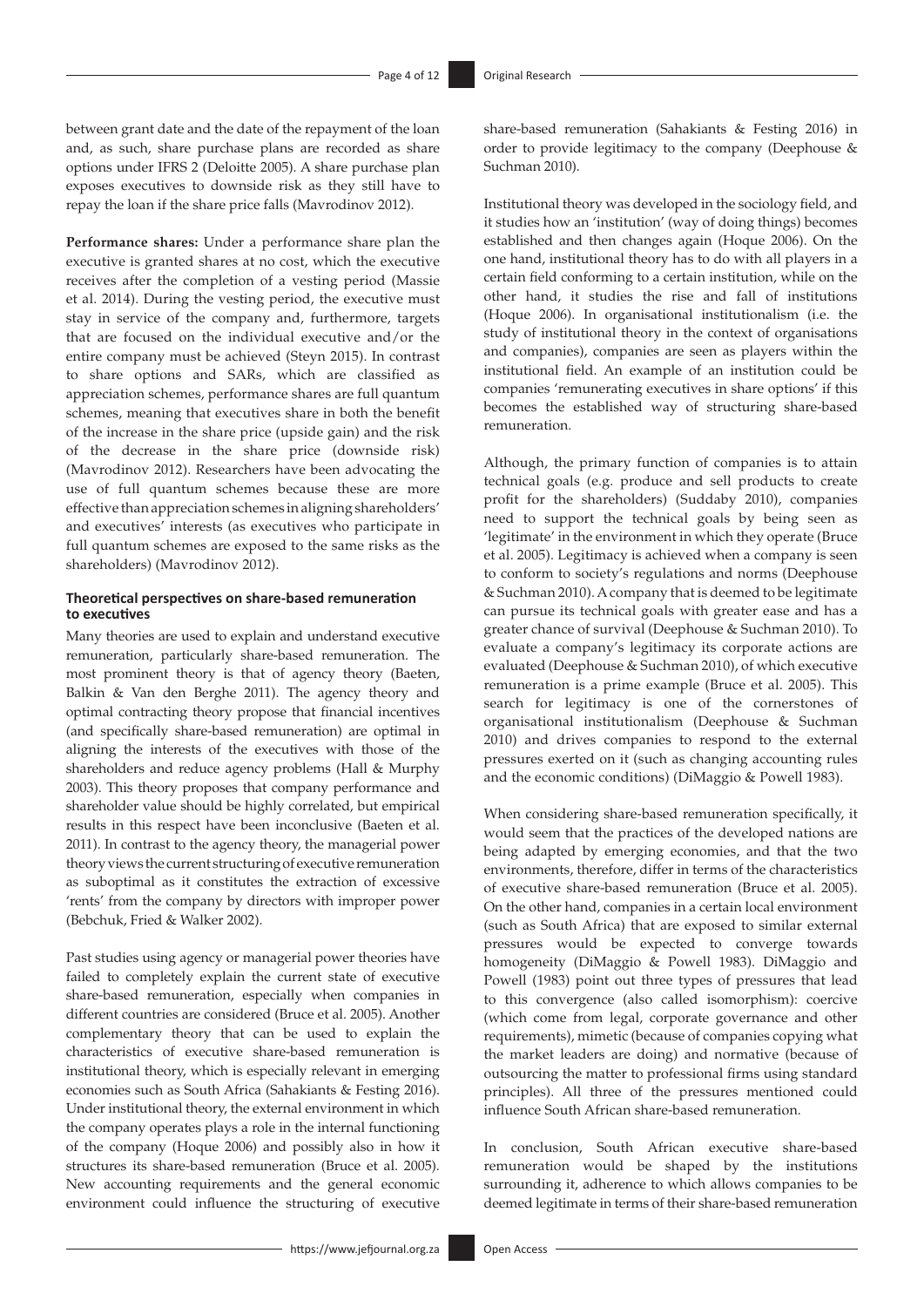practices. For example, one would expect companies to decrease share-based remuneration in times of financial recession, to retain legitimacy in the eyes of society.

#### **The development of International Financial Reporting Standard 2**

International Financial Reporting Standard 2 was developed by the IASB to prescribe the accounting treatment of SBPs in the AFS (Giner & Arce 2012). Before IFRS 2 was developed, most SBPs were merely disclosed, but IFRS 2 requires the recognition of all SBPs as an expense and equity/liability (IASB 2004). When IFRS 2 was issued in 2004 the predominant SBP type was share options granted to directors as remuneration, which was not expensed or recognised in the AFS before IFRS 2 became effective (Atan, Jasni & Shahwan 2010; Pretorius & De Villiers 2013). Although equity-settled SBPs (such as share options) do not cause a cash outflow, a dilution in the value attributable to current shareholders does occur (Pretorius & De Villiers 2013), and goods and services are received that should be expensed to decrease earnings (Giner & Arce 2012). International Financial Reporting Standard 2 was effective internationally and in South Africa for reporting periods ending on or after 31 December 2005 (IASB n.d.). International Financial Reporting Standard 2 is aligned to the American accounting standard dealing with SBPs in many respects (Giner & Arce 2012).

International Financial Reporting Standard 2 divides SBPs into three categories, namely equity-settled, cash-settled and choice-settled (IASB 2004). The most common type is equitysettled, which is when share options or shares will be given in exchange for goods and services (IASB 2004). Cash-settled SBPs will be settled in cash, but the value of that payment will vary based on the share price of the company (IASB 2004). Choice-settled SBPs give either the entity or the counterparty the choice of how it will be settled at the exercise date (IASB 2004) Equity-settled and cash-settled SBPs have contrasting accounting models. Cash-settled SBPs are recorded similarly to provisions and financial liabilities at the value that is expected to be paid (i.e. based on the fair value of the instrument at reporting date) (IASB 2004). Equitysettled SBPs are, however, measured uniquely – and are based on the principle that equity should not be remeasured (IASB 2015b). If the equity-settled SBP is with a nonemployee, then the entity should account for the transaction using the direct method (i.e. based on the fair value of the goods or services received on the date of the transaction) (IASB 2004). This is consistent with a company issuing shares for consideration, which is recognised at the value received in exchange for the shares and is well-accepted as being consistent with the IASB's Conceptual Framework (IASB 2015b). Most equity-settled, share-based transactions are, however, transactions with employees of the entity (including directors) that are recognised using the indirect method (i.e. based on the fair value of the equity instruments granted, measured on the grant date) (IASB 2004). According to a recent study by the IASB, the majority of the issues with IFRS 2 centre on this principle of recognising the expense based on

the grant date fair value and not adjusting for subsequent changes in the fair value of the equity instruments granted (IASB 2015b). This leads to different accounting models for equity and cash-settled SBPs, and the expense relating to an equity-settled SBP is potentially recognised at an amount different from the actual value accruing to the employee.

#### **Effects of International Financial Reporting Standard 2 and the financial recession on share-based remuneration**

International Financial Reporting Standard 2 was a controversial standard when issued, owing largely to the fact that the recipients of SBPs are mostly company directors and that their remuneration is scrutinised at length (Giner & Arce 2012; IASB 2015b). Not expensing share-based remuneration to directors can cause corporate governance problems (Pretorius & De Villiers 2013) and can also artificially increase the popularity of share-based remuneration (Avallone et al. 2014). The earnings volatility accompanying the expensing of share-based remuneration under IFRS 2 could have led to a decrease in the overall usage of share-based remuneration, an amendment to the type of arrangements being employed or an increase in the use of performance-linked vesting conditions (Fisher & Wise 2006). Fisher and Wise (2006) commented on the importance of understanding the effect of the implementation of IFRS 2 on business practice to ensure appropriate governance of share-based remuneration.

A South African study on periods commencing subsequent to the effective date of IFRS 2 found that EPS showed a statistically significant decrease during the post-IFRS 2 period (Pretorius & De Villiers 2013). The average rand-value of the IFRS 2 expense reported in profit-or-loss decreased over the period 2006–2009, although the number of companies reporting an expense for SBPs increased (Pretorius & De Villiers 2013). Pretorius and De Villiers (2013) mentioned that the expensing of equity-settled SBPs could cause a decrease in the popularity of share options and an increase in SARs, but that further research would be required to determine whether IFRS 2 in fact resulted in a change of share-based remuneration types. Mavrodinov (2012) analysed the sharebased remuneration paid to executives by 50 large JSE-listed companies at the end of 2011 and found that share option schemes were employed by fewer companies than those using SAR and performance share schemes. Owing to the Mavrodinov (2012) study being performed at a single point in time (2011), it remains uncertain when exactly the decrease in share options and increase in SARs and performance shares had occurred. This date occurred somewhere between the effective date of IFRS 2 and 2011 (when the Mavrodinov study was carried out), and might be related to the effective date of IFRS 2 or the financial recession of 2008/2009.

In Australian and American studies, it was found that the use of share options diminished after the effective date of IFRS 2 (Balsam et al. 2007; Brown & Lee 2011; Pretorius & De Villiers 2013) with a corresponding increase in restricted shares (Carter, Lynch & Tuna 2007), while in an Italian study the effective date of IFRS 2 did not significantly affect the number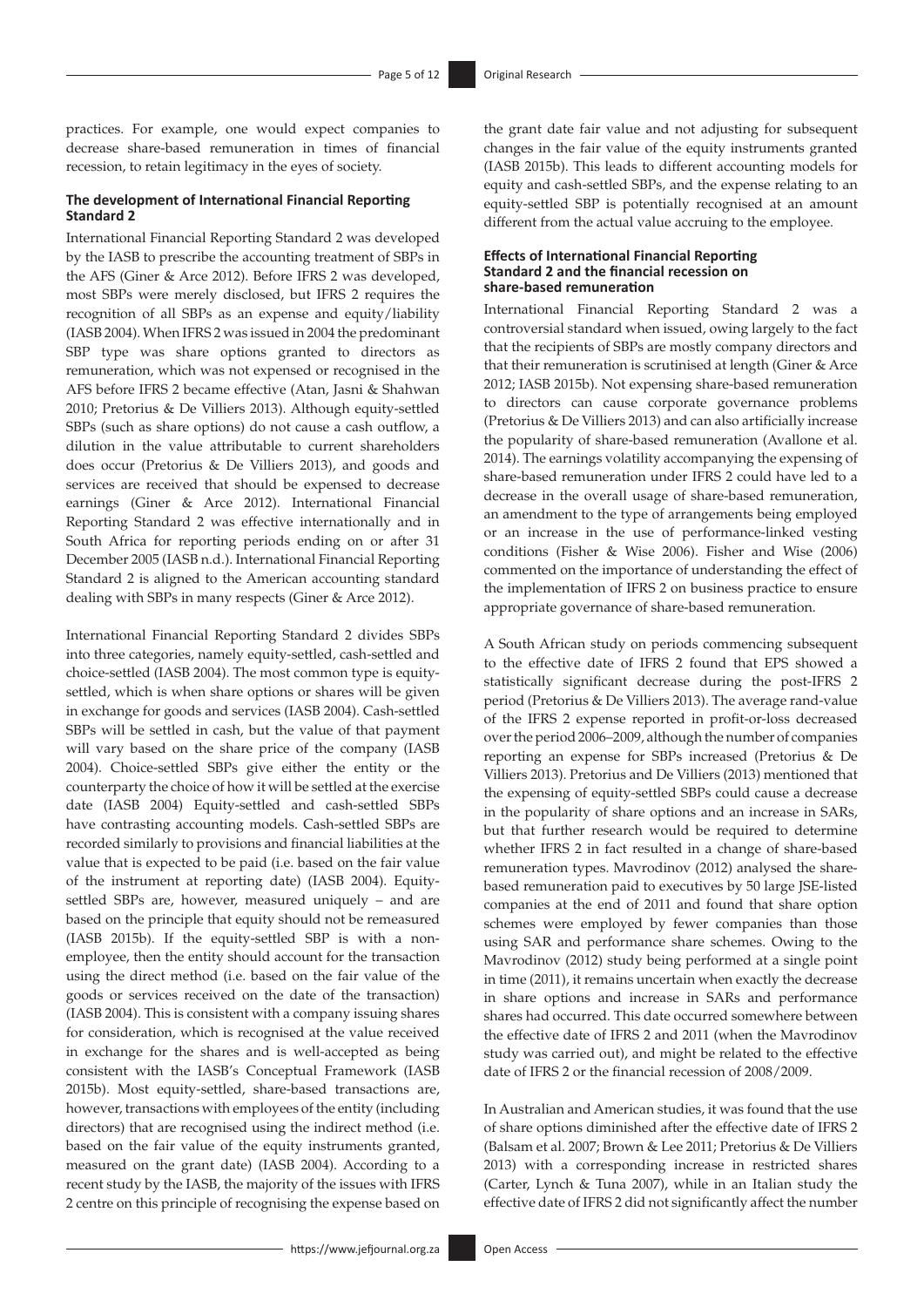of share options being granted (Avallone et al. 2014). In Australia, it was found that the implementation of IFRS 2 affected the length of the vesting period of share options, but did not affect the usage of performance vesting conditions (Qu et al. 2016). Contrastingly, in the USA, Bettis et al. (2015) found that performance vesting conditions increased after the effective date of FAS123R (the US equivalent of IFRS 2).

Avallone et al. (2014) found that Italian companies were less likely to grant share options during the recession. In Australia, it was found that in 2009 (when compared to the period 2006– 2008) cash payments, such as salary and annual bonus, made up a greater portion of executive pay than long-term equitysettled schemes (Rankin 2010). This change in the structuring of executive pay was ascribed to the recession (Rankin 2010). Although the use of equity-settled schemes decreased in 2009, companies were more likely in 2009 to employ full quantum schemes (when comparing 2009 to the period 2006–2008) – denoting a shift in the type of scheme being employed (Rankin 2010). During and after the recession, companies were more likely to change their pay structure in response to new regulatory requirements (Barontini et al. 2013). In South Africa, new corporate governance regulations were promulgated in the third King Report, but were only effective from 2010 onwards, and, therefore, did not affect the periods covered in the present study.

#### **International Financial Reporting Standard 2 under review by International Accounting Standards Board**

The expensing of SBPs seems to be, in general, a wellaccepted practice of recognising the goods and services received by the entity (IASB 2015b). During 2012 the IASB identified IFRS 2 as an accounting standard that warrants further research, owing to its complexity and the large number of interpretation requests received by the IASB that were referred to the IFRS Interpretations Committee (previously called the IFRIC) (IASB 2015a) (referred to as the 'IFRS 2 research project by IASB'). During the IFRS 2 research project by the IASB (which stretched over the period 2012–2016), it was found that the main problem with the current IFRS 2 is using the grant date fair value to account for equity-settled SBPs with employees. Four alternative classification and measurement approaches for equity-settled SBPs were proposed in the IFRS 2 research project by the IASB (2015b).

In 2016, the IASB decided to temporarily abandon the IFRS 2 research project launched in 2012 owing to other issues being more important and IFRS 2 being operationally effective even with its complexities (IASB 2016). It was suggested that the complexity of the standard could not be reduced without revising the principle of measuring equity-settled SBPs to employees using the grant date fair value (IASB 2016). The IASB was not inclined to change the grant date fair value measurement principle before the outcome of the ongoing IASB research project on financial instruments with characteristics of equity (FICE) was known (IASB 2016). The FICE project team was drafting a discussion paper during 2017 (with no clear final effective date of the final

amendments), but the final outcome of the FICE project will be used to determine whether further research on IFRS 2 is necessary (IASB 2016).

### **Research methodology Overall research methodology**

This study is a social research paper with a combination of theoretical and empirical elements. It falls in the positivistic paradigm, focusing on what can be observed and measured. The research approach is quantitative, using longitudinal secondary data obtained from the IRESS financial database as well as AFS. The research questions are descriptive – aiming to describe the characteristics of share-based remuneration that executive directors received before and after the implementation of IFRS 2 as well as before and during the recession. Once the characteristics are described, a conclusion is drawn on whether the implementation of IFRS 2 in South Africa and the recession seem to have altered the characteristics of share-based remuneration.

#### **Detailed research methodology**

#### **Sample selection**

Only JSE-listed companies were selected to be part of the sample, as JSE-listed companies are required to apply IFRS 2 in their AFS. Some data items regarding share-based remuneration to executive directors of South African listed companies are available electronically on the IRESS database. However, these items have to be extracted per director per year and the process is time-consuming. Furthermore, the data captured in this way are incomplete or inaccurate in some respects and have to be updated on the basis of the information contained in the AFS. Given the lengthy process of obtaining accurate data on share-based remuneration described above, a limited sample was selected. Firstly, chief executive officers (CEOs) were selected as proxy for executive directors as all executives are usually remunerated similarly, with CEOs just being paid higher amounts or via a greater number of instruments. Chief executive officers also play a leading role in the company. Other global and local studies have applied similar proxies for executive remuneration (Steyn 2015; Urson 2016). Secondly, only 33 companies were selected (which keeps the sample small enough to allow efficient data collection, but large enough for thorough statistical analysis), representing a wide range of JSE industries and sectors (excluding those in the Basic Resources and Financials sectors, which are highly regulated) and covering small, medium and large listed companies. The 33 companies were reduced to 28 because one of the sampled companies did not have a CEO (only non-executive directors) and four others were not listed for the entire period. A list of the companies selected is presented in Appendix 1.

#### **Period for which data were collected**

Data were collected for the period 2002 (when disclosure in the AFS was first done per director) to 2009. These dates were chosen to include both the effective date of IFRS 2 and the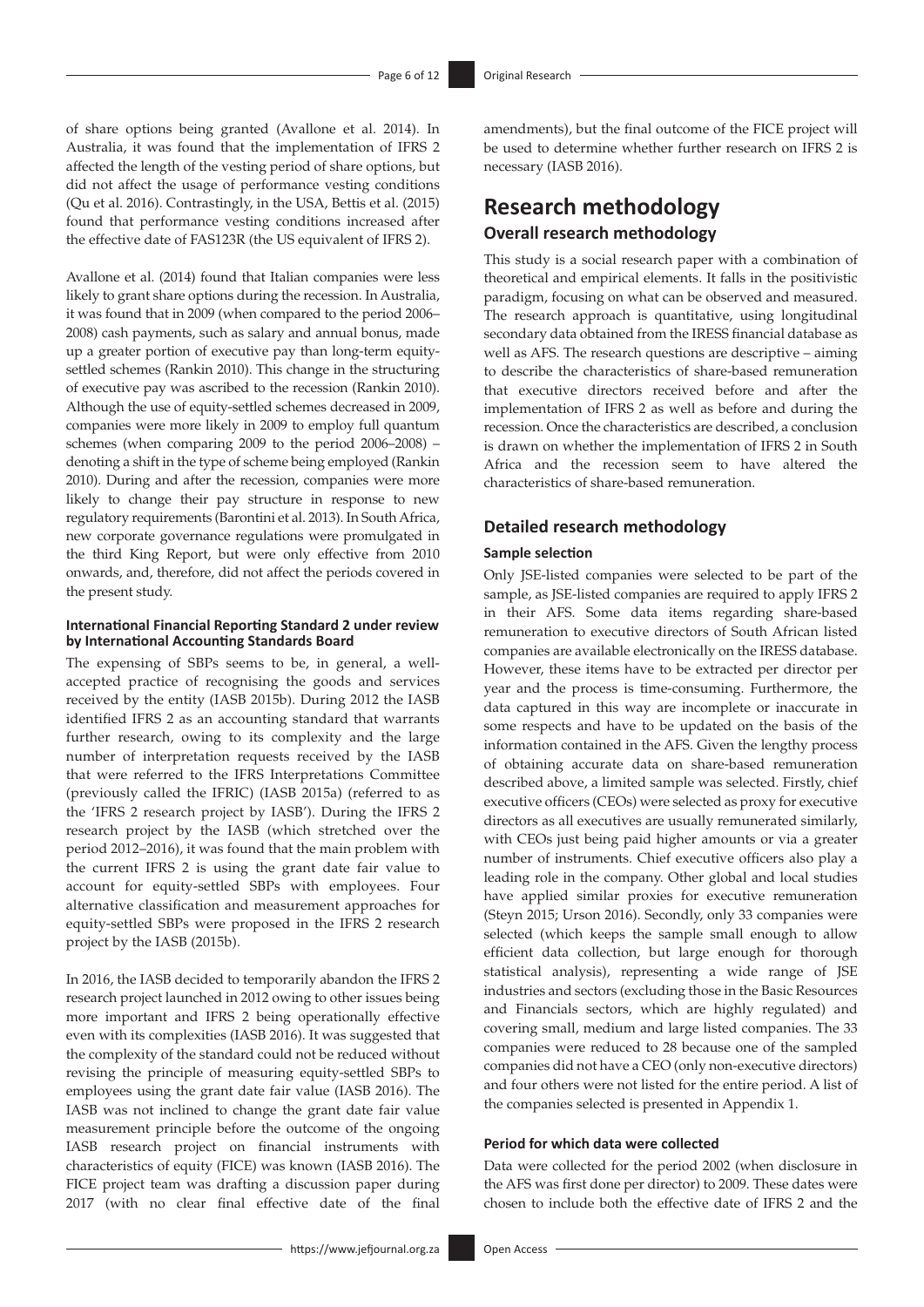financial recession of 2008/2009. Firstly, IFRS 2 implementation had to be considered, and because the implementation of IFRS 2 occurred at a specific point in time, a typical beforeafter study was implemented for this element. The effective date of IFRS 2 in South Africa was year-ends ending on or after 31 December 2005. As such, the end of 2005 or beginning of 2006 was seen as the turning point for this research. Sufficient data points before and after the date had to be collected; hence, it was decided to study four years prior to this point (2002 to 2005) and four years after (2006 to 2009).

Secondly, the financial recession had to be considered. The financial recession encompassed a time period (and not a specific point in time) and the business practices during this period were of interest in the study. As such, it was decided to compare the period of time after IFRS 2 was implemented, but before the recession (2006 and 2007) to the time period during the recession (2008 and 2009). The period covered by the present study corresponds to the period covered by Avallone et al. (2014), who addressed similar research questions.

#### **Process of data collection**

After identifying the CEO of the company from the AFS for each of the company years to be studied, the share-based remuneration data were extracted from the IRESS database. These data were analysed and all obvious inaccuracies and incompleteness were identified (Steenkamp & Wesson 2018). In the case of inaccuracies and incompleteness, these were updated and corrected based on the information contained in the AFS (Steenkamp & Wesson 2018). The data captured included the name of the CEO, the year, the guaranteed pay, the number of schemes employed, the type of share-based remuneration (share options, SARs, contingent shares, etc.), number of instruments granted, vesting conditions applicable and number of instruments outstanding at year-end.

#### **Data analysis**

The data for the period 2002–2005 (pre-IFRS 2) were combined, as were the data for the period 2006–2009 (post-IFRS 2). Descriptive statistics were performed for the two data sets, and later these two were compared to evaluate whether they differed significantly using statistical tests, including mixed model analysis of variance (ANOVA) and generalised estimating equalisation (GEE). Analysis of variance and generalised estimating equalisation tests were employed as these tests were best suited to answer the research question, given the characteristics of the data collected. The same process was performed for 2006 and 2007 (the pre-recession period) compared to 2008 and 2009 (during the recession). To evaluate statistical significance, a 5% level of significance was applied ( $p < 0.05$ ).

### **Ethical considerations**

Ethical standards and procedures were adhered to in conducting this research. Ethical clearance was obtained from the Stellenbosch University Research Ethics Committee (reference number USB-2017-1814).

### **Results**

#### **Comparing the period before and after the effective date of International Financial Reporting Standard 2**

The period before the effective date of IFRS 2 was 2002–2005 (4 years) and is referred to as the pre-IFRS 2 period, while the period after the effective date of IFRS 2 was also 4 years (2006 to 2009) and is referred to as the post-IFRS 2 period. Descriptive statistics (the mean and median for each variable in the pre- and post-IFRS 2 period) can be observed in Table 1. Both the mean and median figures are provided in Table 1, as

**TABLE 1:** Descriptive statistics on pre-International Financial Reporting Standard 2 and post-International Financial Reporting Standard 2 periods.

| <b>Research variable</b>                   | Mean                   |                         | Median                 |                         |  |
|--------------------------------------------|------------------------|-------------------------|------------------------|-------------------------|--|
|                                            | Pre-IFRS 2 (2002-2005) | Post-IFRS 2 (2006-2009) | Pre-IFRS 2 (2002-2005) | Post-IFRS 2 (2006-2009) |  |
| General                                    |                        |                         |                        |                         |  |
| Guaranteed pay (inflation adjusted)        | R2 757 591             | R3 914 681              | R2 514 192             | R3 342 953              |  |
| Short-term incentives (inflation adjusted) | R1 850 337             | R2 558 444              | R696 731               | R1 711 990              |  |
| Number of schemes employed                 | 0.73                   | 1.22                    | 1.00                   | 1.00                    |  |
| Share options                              |                        |                         |                        |                         |  |
| Vesting period                             | 5 years                | 5 years                 | 5 years                | 5 years                 |  |
| Number granted                             | 260 079                | 297 624                 | 0                      | $\mathbf 0$             |  |
| Number of closing balance                  | 2 2 9 1 2 5 7          | 1540900                 | 1 164 220              | 780 648                 |  |
| <b>SARs</b>                                |                        |                         |                        |                         |  |
| Vesting period                             | 3 years                | 3.8 years               | 3 years                | 3 years                 |  |
| Number granted                             | 750 000                | 276 900                 | 750 000                | 110 400                 |  |
| Number of closing balance                  | 750 000                | 711 264                 | 750 000                | 604 548                 |  |
| Share purchase plan                        |                        |                         |                        |                         |  |
| Vesting period                             | 2.5 years              | 1.9 years               | 2.5 years              | 0 years                 |  |
| Number granted                             | 302 406                |                         | 278 979                | 300 000                 |  |
| Number of closing balance                  | 4 3 5 8 5 2 0          | 1881221                 | 939 519                | 300 000                 |  |
| <b>Performance shares</b>                  |                        |                         |                        |                         |  |
| Vesting period                             | N/A                    | 3.29 years              | N/A                    | 3 years                 |  |
| Number granted                             | 0                      | 186 111                 | $\mathbf{0}$           | 196 004                 |  |
| Number of closing balance                  | 0                      | 246 845                 | 0                      | 196 004                 |  |

IFRS, International Financial Reporting Standard; SARs, share-appreciation rights.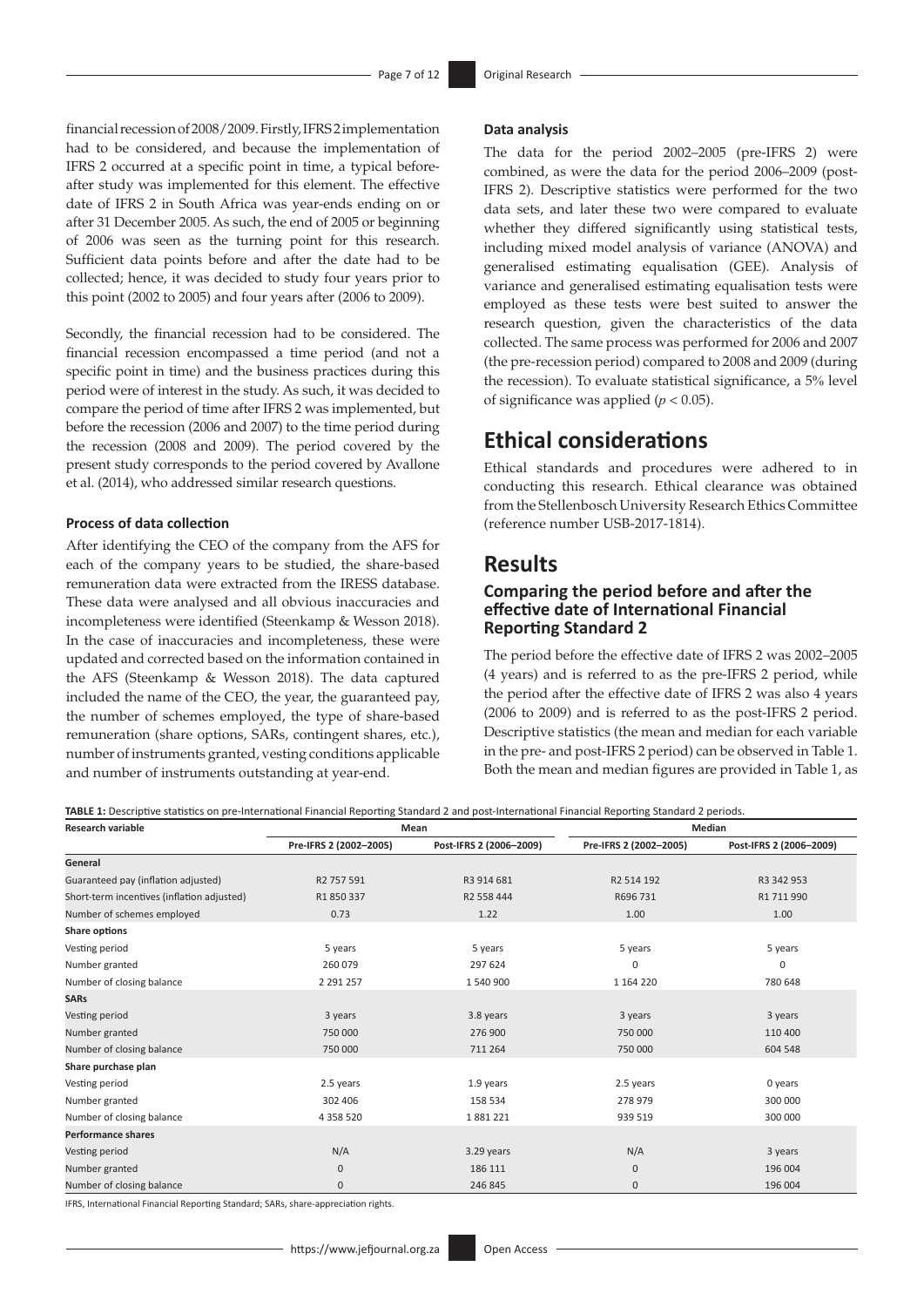the mean and median figures are known to be quite different when working with directors' remuneration owing to many zeros or lower figures with a limited number of very large outliers (Murphy 2012).

The guaranteed pay includes salary and other benefits while the short-term incentives are the annual bonuses and other annual incentives. Both the guaranteed pay and the shortterm incentives were adjusted for inflation to be expressed in a 2009-equivalent value. Even after inflation adjustment both the guaranteed pay and the short-term incentives were higher in the post-IFRS 2 period, in line with the general notion that executive pay has been increasing in real terms. The number of schemes employed by companies in the sample increased in the post-IFRS 2 period. Considering the fact that guaranteed pay, short-term incentives as well as the use of share-based schemes increased in the post-IFRS 2 period, there does not seem to be any indication of rebalancing taking place between the components of remuneration (e.g. where the share-based remuneration is increasing, but shortterm incentives are decreasing at the same time).

The number of schemes increased mostly because of the granting of SARs and performance shares in the post-IFRS 2 period – with only a single occurrence of a SAR being granted in the pre-IFRS 2 period. The increase in the number of schemes being utilised in the post-IFRS 2 period signals a change in the type of share-based remuneration being granted, as the previously granted option schemes still had to complete their vesting and exercise periods, while new scheme types (performance shares and SARs) were being granted. These findings correspond to global evidence in this regard: that IFRS 2 adoption caused a decrease in share options grants. In South Africa, specifically, the options seem to have been exchanged for SARs (as was predicted in Pretorius & De Villiers 2013).

In line with previous research (Murphy 2012), the median guaranteed pay and median short-term incentives were lower than their respective means, while the median number of share options granted fell to zero (indicating that some companies grant large numbers of share options, but most grant none). The rest of the data showed that, although the median was mostly lower than the mean, the trend between pre- and post-IFRS 2 remained largely unchanged.

The measures on which the performance vesting conditions of the different schemes were based in the pre- and post-IFRS 2 period are presented in Table 2.

A definite increase in the usage of performance vesting conditions can be noted in the post-IFRS 2 period, with conditions based on meeting certain share price, total shareholders' return (TSR) and EPS targets being the most common. Share-appreciation rights were increasingly used in the post-IFRS2 period, and after the effective date of IFRS 2 it became more common for SARs to have performance vesting conditions attached. Performance shares (which, as the name suggests, implicitly have performance vesting conditions

| Scheme type         | Pre-IFRS 2 (2002 to 2005) | Post-IFRS 2 (2006 to 2009)                                                                  |  |  |  |  |
|---------------------|---------------------------|---------------------------------------------------------------------------------------------|--|--|--|--|
| Share options       | None, share price         | None, share price                                                                           |  |  |  |  |
| SARs                | None                      | None, unknown, EPS, TSR, others                                                             |  |  |  |  |
| Share purchase plan | None                      | None                                                                                        |  |  |  |  |
| Performance shares  | N/A                       | Unknown, EPS, TSR                                                                           |  |  |  |  |
|                     |                           | <b>IERS</b> International Financial Reporting Standard: SARs share-appreciation rights: FPS |  |  |  |  |

IFRS, International Financial Reporting Standard; SARs, share-appreciation rights; EPS, earnings per share; TSR, total shareholders' return.

|                                                                          |  |  |  |  | <b>TABLE 3:</b> Differences between the pre-International Financial Reporting |  |  |
|--------------------------------------------------------------------------|--|--|--|--|-------------------------------------------------------------------------------|--|--|
| Standard 2 and post-International Financial Reporting Standard 2 period. |  |  |  |  |                                                                               |  |  |

| <b>Research variable</b>                            | F-test or<br>Wald-test value | $\boldsymbol{p}$ | Interpretation                                                     |
|-----------------------------------------------------|------------------------------|------------------|--------------------------------------------------------------------|
| Guaranteed pay<br>(inflation adjusted)*             | $F = 61.7$                   | < 0.01           | Significantly higher in<br>post-period                             |
| Short-term incentives<br>(inflation adjusted)       | $F = 6.7$                    | 0.01             | Significantly higher in<br>post-period                             |
| Number of schemes<br>employed                       | $F = 46.1$                   | < 0.01           | Significantly more<br>schemes in post-period                       |
| Whether a share option<br>scheme was used           | Wald = $0.16$                | 0.69             | No significant difference<br>between pre- and<br>post-period       |
| Number of share<br>options: granted*                | $F = 2.1$                    | 0.15             | No significant difference<br>between pre- and<br>post-period       |
| Number of share<br>options: closing balance*        | $F = 16.8$                   | < 0.01           | Significantly fewer share<br>options outstanding in<br>post-period |
| Whether a SAR plan<br>was used                      | Wald = $14.9$                | < 0.01           | Significantly more SARs<br>schemes in use in<br>post-period        |
| Whether a share purchase<br>plan was used           | Wald = $1.7$                 | 0.19             | No significant difference<br>between pre- and<br>post-period       |
| Number of share purchase<br>plans: granted          | $F = 0.6$                    | 0.47             | No significant difference<br>between pre- and<br>post-period       |
| Number of share purchase<br>plans: closing balance* | $F = 1.1$                    | 0.31             | No significant difference<br>between pre- and<br>post-period       |

SARs, share-appreciation rights.

\*, A BoxCox transformation was applied to this data (as not normally distributed).

attached) were also employed for the first time in the post-IFRS 2 period. The finding of the present study on the increased usage of performance vesting conditions subsequent to the effective date of IFRS 2 corresponds to previous research from the USA (where Bettis et al. [2015] found that performance vesting conditions became more prominent after the implementation of FAS123R – the American version of IFRS 2). However, this finding of the present study differs from previous research from Australia in which Qu et al. (2016) found no increase in the usage of performance vesting conditions after the effective date of IFRS 2.

To evaluate whether the pre- and post-IFRS 2 period differed significantly, analysis of variance tests were performed (ANOVA and GEE). A BoxCox transformation was applied for data that were not normally distributed (indicated by an asterisk (\*) in Table 3). The results of the comparison of pre-IFRS 2 and post-IFRS 2 period can be observed in Table 3. Some of the variables (listed in Table 1) had too few data points and, therefore, could not be analysed. Table 3 only includes the variables with enough data points available.

Statistical analysis confirmed that there was a significant increase in guaranteed pay as well as short-term incentives (both adjusted for inflation) in the post-IFRS 2 period (2006 to 2009). Companies were employing significantly more schemes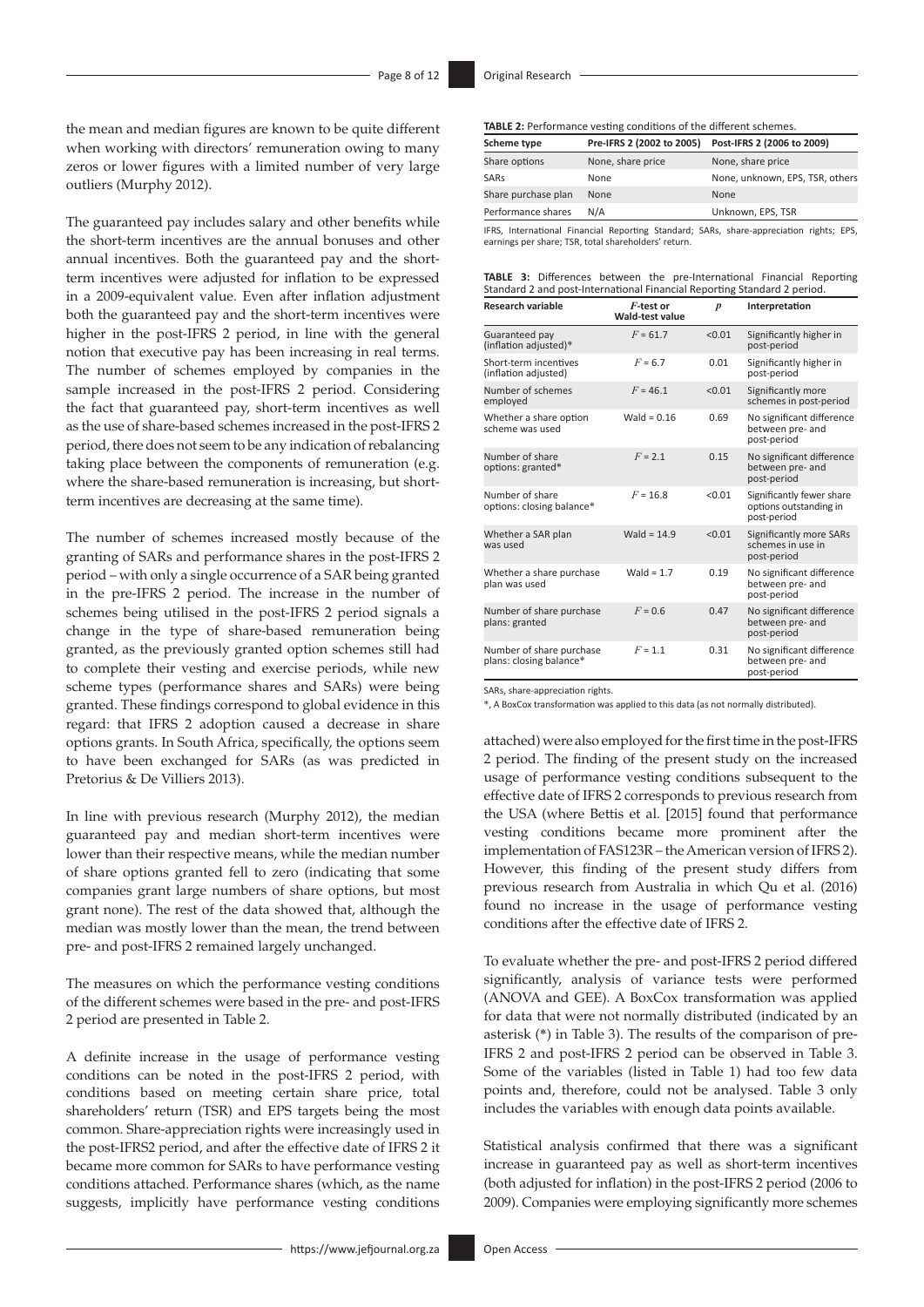**TABLE 4:** Descriptive statistics and analysis of variance on pre-recession and during-recession period.

| <b>Research variable</b>                   | Mean                                   |                                    | $F$ -test | $\boldsymbol{p}$ | Interpretation                                                          |
|--------------------------------------------|----------------------------------------|------------------------------------|-----------|------------------|-------------------------------------------------------------------------|
|                                            | <b>Pre-recession</b><br>(2006 to 2007) | During-recession<br>(2008 to 2009) | value     |                  |                                                                         |
| General                                    |                                        |                                    |           |                  |                                                                         |
| Guaranteed pay (inflation adjusted)*       | R3 729 918                             | R4 099 444                         | 2.3       | 0.13             | No significant change                                                   |
| Short-term incentives (inflation adjusted) | R2 495 017                             | R2 621 871                         | 0.1       | 0.73             | No significant change                                                   |
| Number of schemes employed                 | 1.07                                   | 1.38                               | 10.6      | < 0.01           | Significantly more schemes employed during the recession                |
| Share options                              |                                        |                                    |           |                  |                                                                         |
| Number granted*                            | 270 931                                | 327 654                            | 0.4       | 0.56             | No significant change                                                   |
| Number of closing balance*                 | 1596620                                | 1478215                            | 2.0       | 0.16             | No significant change                                                   |
| <b>SARs</b>                                |                                        |                                    |           |                  |                                                                         |
| Number granted                             | 234 144                                | 306 153                            | 0.1       | 0.79             | No significant change                                                   |
| Number of closing balance                  | 572 338                                | 806 319                            | 1.6       | 0.23             | No significant change                                                   |
| Share purchase plan                        |                                        |                                    |           |                  |                                                                         |
| Number granted                             | 347 927                                | 7019                               | 5.8       | 0.03             | Significantly fewer granted during recession                            |
| Number of closing balance*                 | 3 2 3 2 0 4 6                          | 800 561                            | 2.9       | 0.12             | No significant change                                                   |
| <b>Performance shares</b>                  |                                        |                                    |           |                  |                                                                         |
| Number granted                             | $\mathbf{0}$                           | 186 111                            | N/A       | N/A              | Statistical tests not possible since no data in period before recession |
| Number of closing balance                  | 0                                      | 246 845                            | N/A       | N/A              |                                                                         |

\*, A BoxCox transformation was applied to this data (as not normally distributed).

N/A, not applicable.

after the effective date of IFRS 2 – granting significantly more SARs, while the share options previously granted still had to complete their cycle of vesting and exercise (as is evident by the significant decrease in the closing balance of share options outstanding) in the post-IFRS 2 period.

#### **Comparing the period before and during the financial recession**

The period after the effective date of IFRS 2 (2006–2009) can be subdivided into the before-recession period (2006 and 2007) and the during-recession period (2008 and 2009). The reasons for studying the before- and during-recession periods are twofold. Firstly, there is a need to identify any changes brought about by the recession. Secondly, studying the before- and during-recession period can be used to validate whether a change was brought about by the effective date of IFRS 2. For a change in the characteristics of share-based remuneration to be attributable to the effective date of IFRS 2, the pre- and post-IFRS 2 period would need to differ significantly, and the before- and during-recession periods should not be significantly different (unaffected by recession).

Descriptive statistics (for each variable in the before- and during-recession period) can be observed in Table 4. Furthermore, to evaluate whether the before- and duringperiod differed significantly, ANOVA tests were performed (*F*-tests). A BoxCox transformation was applied where the data were not normally distributed, indicated by an asterisk (\*) in Table 4. Some of the variables had too few data points, and could, therefore, not be analysed in this manner.

Table 4 shows that the increase in both guaranteed pay and short-term incentives in the during-recession period was not significant. It may be that the recession halted the increase in guaranteed pay and short-term incentives noted when evaluating the period before and after the effective date of IFRS 2. Significantly more schemes were being employed

#### **TABLE 5:** Differences between the pre- and during-recession period.

| <b>Research variable</b>                 | Wald-test<br>value | p | Interpretation                                                                   |
|------------------------------------------|--------------------|---|----------------------------------------------------------------------------------|
| Whether a share option<br>scheme is used | 4.62               |   | 0.03 Share options schemes were less<br>likely to be in use during the recession |
| Whether a share purchase<br>plan is used | 2.47               |   | 0.12 No significant difference                                                   |
| Whether a SAR plan is used               | 2.72               |   | 0.10 No significant difference                                                   |
| SAR, share-appreciation right.           |                    |   |                                                                                  |

during the recession, with performance shares only being added for the first time during the recession. The number of SARs granted and SARs outstanding at year-end, however, did not differ significantly before and during the recession.

In Table 5 a GEE test was performed to evaluate the likelihood of a certain scheme being employed before and during the recession. This evaluation indicated that share option plans were decreasing, as their exercise periods came to an end and were eliminated. Share-appreciation rights plans did not increase further during the recession.

The results concur with Avallone et al. (2014), namely that share options usage decreased during the recession. The type of share-based remuneration being granted was also shifting from share purchase plans to full quantum schemes (this switch to full quantum schemes was also reported in Rankin 2010). However, overall share-based remuneration usage was not decreasing in South Africa, which contradicts the findings of Rankin (2010).

### **Discussion Outline of the results**

The objective of this study was to determine whether the implementation of IFRS 2 (in 2006) and the financial recession (of 2008/2009) affected the characteristics of South African executive share-based remuneration. It was found that the number schemes employed increased significantly after the effective date of IFRS 2, but then increased again during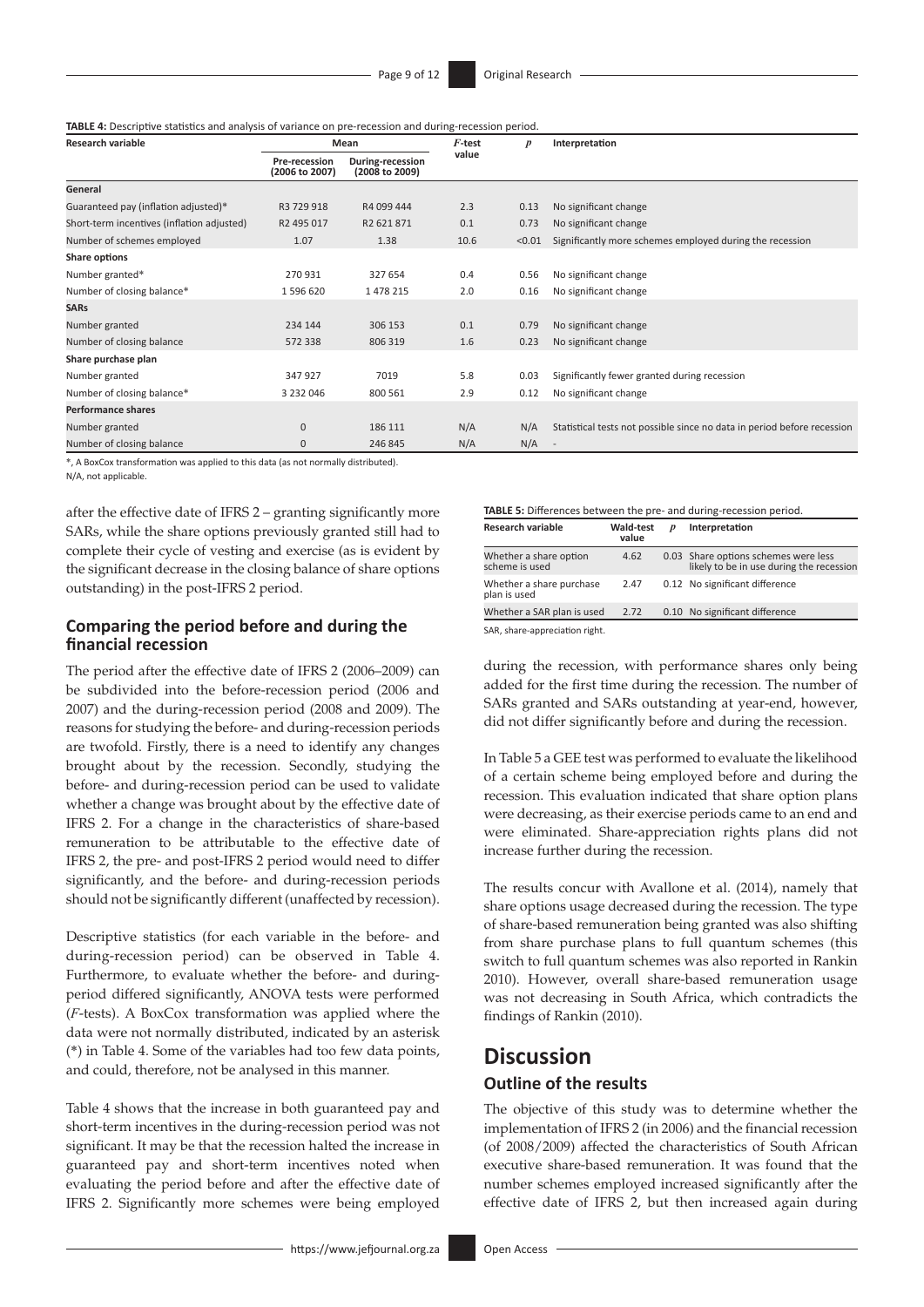the recession. This seems to indicate new schemes being added after the effective date of IFRS 2 (SARs) and again during the recession (performance shares). This is in line with the findings from previous international research from developed economies and could be because of South African companies seeking to emulate their developed counterparts when it comes to executive share-based remuneration (Bruce et al. 2005). The homogeneity seen in the behaviour of South African companies could also be an indication of isomorphism (institutional theory): where the coercive (regulatory IFRS 2 requirements) and mimetic (companies imitating the market leaders) pressures from an external institution shape the business practices of companies.

Share option usage decreased after the effective date of IFRS 2 (closing balance numbers of share options were significantly lower), while it was less likely that a company would be employing a share option plan during the recession. Given the long vesting and exercise period typical of share option plans, this most likely points to gradual phasing out of share options, as fewer are granted and previously granted share option plans are wound up. It would seem that the effective date of IFRS 2 caused a shift between share options and SARs, because after the effective date of IFRS 2 it was significantly more likely for a company to be remunerating through SARs. The usage of SARs also did not change significantly before and during the recession. When examining the vesting conditions of the incentives being employed, the effective date of IFRS 2 did not seem to herald major changes in the vesting period being used (3–5 years was common before and after the effective date of IFRS 2). The use of performance vesting conditions, however, increased during the period after IFRS 2 became effective, with TSR, EPS and share price targets as vesting conditions being commonly used.

Share purchase plans were unaffected by the effective date of IFRS 2, but were less likely to be granted during the recession. On the other hand, companies started granting performance shares during the recession. A possible reason for this change from share purchase plans to performance schemes during the recession could be the fact that no or little appreciation in share prices were occurring during the recession, which decreased the value of appreciation schemes in the eyes of executives and caused a shift from employing appreciation schemes to employing full quantum schemes, in line with findings from previous international research from developed countries (Rankin 2010).

#### **Practical implications**

The results of the study indicate that changing accounting regulations, as well as an economic downturn, does affect the characteristics of share-based remuneration paid to executives in South Africa (an emerging economy). This addresses a knowledge gap regarding the share-based remuneration practices and factors that influence these in emerging economies generally, and in South Africa specifically. In South Africa, it was clear by 2011 that share options had become less prevalent and SARs and performance shares have become more prevalent (Mavrodinov 2012), but the exact date of the change (and possible causes) had not been identified statistically before the present study.

This knowledge can be useful to shareholders who should evaluate trends regarding share-based remuneration (to appropriately assess their risks and benefits before approving such incentives at the annual general meeting). The fact that amended accounting requirements affect the characteristics of share-based remuneration is especially important in the light of the IASB recently reassessing IFRS 2 and considering major changes to the accounting treatment of equity-settled SBPs. Because the initial effective date of IFRS 2 brought about changes in the characteristics of share-based remuneration to executives, it is reasonable to expect that future changes may also have an impact on business practice in this regard. The IASB should be aware of this in their redrafting of IFRS 2.

#### **Limitations of the study**

Limitations of the study include the limited sample selected, which cannot necessarily be generalised to the entire South African population nor other emerging economies, as well as the fact that only CEO remuneration was studied.

## **Conclusion**

Institutional theory regarding executive remuneration proposes that it is important to consider the impact of environmental factors (such as changing accounting regulations and the financial recession) on the characteristics of share-based remuneration. Therefore, the objective of this study was to examine the characteristics of share-based remuneration to executive directors in South Africa, focusing on the period before and after the implementation of IFRS 2, as well as before and during the recession. The sample selected comprised 28 companies listed on the JSE. Characteristics of the share-based remuneration paid to their CEOs for the period 2002–2009 were extracted from the IRESS financial database and corroborated by checking the AFS to ensure completeness and accuracy.

It is concluded that significant changes in the types of schemes employed occurred after the implementation of IFRS 2, as well as during the recession. Future research opportunities exist to extend this study to all executives, to all companies listed on the JSE as well as to other emerging economies. The impact of other environmental factors, such as the implementation of new corporate governance requirements, on the characteristics of executive share-based remuneration could also be evaluated.

### **Acknowledgements**

The views expressed in this article are the authors' own and do not reflect the official position of the institution.

#### **Competing interests**

The authors declare that they have no financial or personal relationships that may have inappropriately influenced them in writing this article.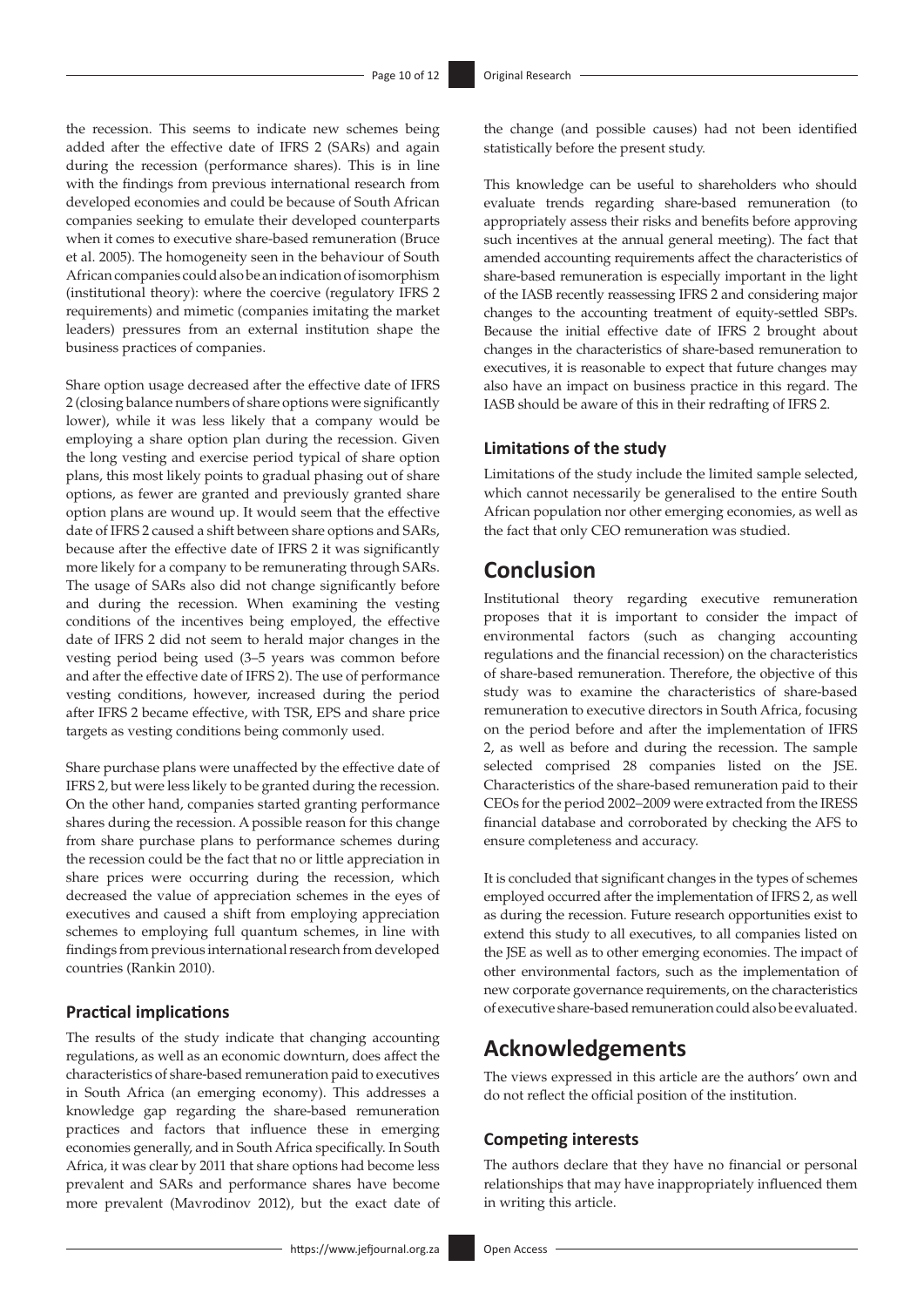### **Authors' contribution**

N.W. was the project leader and responsible for experimental and project design. G.S. collected the data from IRESS and the annual financial statements and analysed the data.

### **References**

- Atan, R., Jasni, N.S. & Shahwan, Y., 2010, 'The impact of IFRS 2 share-based payment on Malaysian companies', *Review of Pacific Basin Financial Markets and Policies* 13(3), 449–468.<https://doi.org/10.1142/S0219091510002025>
- Avallone, F., Quagli, A. & Ramassa, P., 2014, 'The effects of accounting treatment and financial crisis on the stock option plans of Italian companies', *Economic and Business Review* 16(1), 77–95.
- Baeten, X., Balkin, D. & Van den Berghe, L., 2011, 'Beyond agency theory: A three-paradigm approach to executive compensation', *IUP Journal of Corporate Governance* 10(4), 7–36.
- Balsam, S., O'Keefe, S. & Wiedemer, M.M., 2007, 'Frontline reaction to FASB 123R', *Journal of Accountancy* 203(4), 54.
- Barontini, R., Bozzi, S., Ferrarini, G. & Ungureanu, M.C., 2013, 'Directors' remuneration before and after the crisis: Measuring the impact of reforms in Europe', paper<br>presented at the 23rd Annual Meeting of the American Tax and Economics<br>Association, Vanderbilt University, Nashville, TN, May 2013, pp. 251–314
- Baxter, R., 2008, 'The global economic crisis and its impact on South Africa and the country's mining industry', paper presented at the South African Reserve Bank Conference series on Challenges for Monetary Policy-makers in Emerging Markets, Bela-Bela, South Africa, October.
- Bebchuk, L.A., Fried, J. & Walker, D., 2002, 'Managerial power and rent extraction in the design of executive compensation', *University of Chicago Law Review* 69, 751–846. <https://doi.org/10.2307/1600632>
- Bettis, J.C., Bizjak, J., Coles, J. & Kalpathy, S., 2015, 'Performance-vesting provisions in<br>executive compensation', viewed 25 April 2016, from [http://cear.gsu.edu/](http://cear.gsu.edu/files/2014/03/WS_2014_0404_Performance-Vesting-Provisions-in-Executive-Compensation_BBCK_1-7-2014.pdf)<br>files/2014/03/WS\_2014\_0404\_Performance-Vesting-Provision
- Brown, L.D. & Lee, Y., 2011, 'Changes in option-based compensation around the issuance of SFAS 123R', *Journal of Business Finance and Accounting* 38(9–10), 1053–1095.<https://doi.org/10.1111/j.1468-5957.2011.02247.x>
- Bruce, A., Buck, T. & Main, B.G.M., 2005, 'Top executive remuneration: A view from Europe', *Journal of Management Studies* 42(7), 1493–1506. [https://doi.org/](https://doi.org/10.1111/j.1467-6486.2005.00553.x) [10.1111/j.1467-6486.2005.00553.x](https://doi.org/10.1111/j.1467-6486.2005.00553.x)
- Carter, M.E., Lynch, L.J. & Tuna, I., 2007, 'The role of accounting in the design of CEO equity compensation', *The Accounting Review* 82(2), 327–357. [https://doi.org/](https://doi.org/10.2308/accr.2007.82.2.327) equity compensation', The<br>[10.2308/accr.2007.82.2.327](https://doi.org/10.2308/accr.2007.82.2.327)
- Deephouse, D.L. & Suchman, M., 2008, 'Legitimacy in organizational institutionalism', in R. Greenwood, C. Oliver, K. Sahlin & R. Suddaby (eds.), *The SAGE handbook of organizational institutionalism*, pp. 49–77, Sage, London.
- Deloitte, 2005, 'IFRS 2 Employee share loan plans', viewed 17 May 2017, from [https://www.iasplus.com/en/meeting-notes/ifrs-ic/not-added/2005/ifrs-2](https://www.iasplus.com/en/meeting-notes/ifrs-ic/not-added/2005/ifrs-2-employee-share-loan-plans) [employee-share-loan-plans](https://www.iasplus.com/en/meeting-notes/ifrs-ic/not-added/2005/ifrs-2-employee-share-loan-plans)
- DiMaggio, P.J. & Powell, W.W., 1983, 'The iron cage revisited: Institutional isomorphism and collective rationality in organizational fields', *American Sociological Review* 48, 147–160.<https://doi.org/10.2307/2095101>
- Fisher, C. & Wise, V., 2006, 'Share-based payments: Emerging issues', *Occasional papers*, vol. 13, pp. 1–18, Victoria University, Melbourne.
- Giner, B. & Arce, M., 2012, 'Lobbying on accounting standards: Evidence from IFRS 2 on share-based payments', *European Accounting Review* 21(4), 655–691. [https://](https://doi.org/10.1080/09638180.2012.701796) [doi.org/10.1080/09638180.2012.701796](https://doi.org/10.1080/09638180.2012.701796)
- Hall, B.J. & Murphy, K.J., 2003, 'The trouble with stock options', Working paper no. 9784, National Bureau of Economic Research (NBER), Cambridge, MA.
- Hoque, Z. (ed.), 2006, *Methodological issues in accounting research: Theories and methods*, Spiramus Press, London.
- International Accounting Standards Board (IASB), n.d., 'History of IFRS 2', viewed 12 April 2017, from [http://www.ifrs.org/Current-Projects/IASB-Projects/Share-](http://www.ifrs.org/Current-Projects/IASB-Projects/Share-based-payments/Documents/IFRS-2-history.pdf)[based-payments/Documents/IFRS-2-history.pdf](http://www.ifrs.org/Current-Projects/IASB-Projects/Share-based-payments/Documents/IFRS-2-history.pdf)
- International Accounting Standards Board (IASB), 2004, *IFRS 2 share based payments*, IFRS Foundation, London.
- International Accounting Standards Board (IASB), 2015a, 'Staff paper May 2015: Approach to research', viewed 13 April 2017, from [http://www.ifrs.org/Meetings/](http://www.ifrs.org/Meetings/MeetingDocs/IASB/2015/May/AP15-IFRS%202.pdf) [MeetingDocs/IASB/2015/May/AP15-IFRS](http://www.ifrs.org/Meetings/MeetingDocs/IASB/2015/May/AP15-IFRS%202.pdf)%202.pdf
- International Accounting Standards Board (IASB), 2015b, 'Staff paper November 2015: Report on research so far', viewed 13 April 2017, from [http://www.ifrs.org/](http://www.ifrs.org/Meetings/MeetingDocs/IASB/2015/November/AP16-IFRS-2-Share-based-payment.pdf) [Meetings/MeetingDocs/IASB/2015/November/AP16-IFRS-2-Share-based](http://www.ifrs.org/Meetings/MeetingDocs/IASB/2015/November/AP16-IFRS-2-Share-based-payment.pdf)[payment.pdf](http://www.ifrs.org/Meetings/MeetingDocs/IASB/2015/November/AP16-IFRS-2-Share-based-payment.pdf)
- International Accounting Standards Board (IASB), 2016, 'Staff paper May 2016: Project update and agenda consultation feedback', viewed 13 April 2017, from [http://www.](http://www.ifrs.org/Meetings/MeetingDocs/IASB/2016/May/AP16-Share-based-Payment.pdf) [ifrs.org/Meetings/MeetingDocs/IASB/2016/May/AP16-Share-based-Payment.pdf](http://www.ifrs.org/Meetings/MeetingDocs/IASB/2016/May/AP16-Share-based-Payment.pdf)
- Jensen, M.C. & Murphy, K.J., 1990, 'CEO Incentives It's not how much you pay, but how', *Harvard Business Review* 3(2), 138–153. [https://doi.org/10.1111/j.1745-](https://doi.org/10.1111/j.1745-6622.1990.tb00207.x) [6622.1990.tb00207.x](https://doi.org/10.1111/j.1745-6622.1990.tb00207.x)
- Johannesburg Stock Exchange (JSE), 2017, 'JSE listing requirements', viewed 12 January 2017, from [https://www.jse.co.za/content/JSERulesPoliciesandRegulationItems/](https://www.jse.co.za/content/JSERulesPoliciesandRegulationItems/JSE%20Listings%20Requirements.pdf) JSE%20Listings%[20Requirements.pdf](https://www.jse.co.za/content/JSERulesPoliciesandRegulationItems/JSE%20Listings%20Requirements.pdf)
- Massie, K., Collier, D. & Crotty, A., 2014, *Executive salaries in South Africa: Who should have a say on pay*?, Jacana Media, Auckland Park.
- Mavrodinov, N., 2012, 'The changing landscape of long-term share-based compensation in South Africa', Unpublished Master's thesis, University of Cape Town, Cape Town.
- Murphy, K.J., 2012, 'Executive compensation: Where we are, and how we got there', Working paper No. FBE 07.12, Marshall School of Business, Los Angeles, CA.
- Pretorius, D. & De Villiers, C., 2013, 'The effect of expensing share-based payments on basic earnings per share of South African listed companies', *Meditari Accountancy Research* 21(2), 178–190. <https://doi.org/10.1108/MEDAR-03-2013-0006>
- Qu, X., Percy, M., Stewart, J. & Hu, F., 2016, 'Executive stock options vesting conditions, corporate governance and CEO attributes: Evidence from Australia', *Accounting and Finance* 58(2), 503–533.<https://doi.org/10.1111/acfi.12223>
- Rankin, M., 2010, 'Structure and level of remuneration across the top executive team', *Australian Accounting Review* 20(3), 241–255. [https://doi.org/10.1111/j.1835-](https://doi.org/10.1111/j.1835-2561.2010.00097.x) [2561.2010.00097.x](https://doi.org/10.1111/j.1835-2561.2010.00097.x)
- Sahakiants, I. & Festing, M., 2016, 'The use of executive share-based compensation in Poland: Investigating institutional and agency-based determinants in an emerging market', *The International Journal of Human Resource Management* 1–22. <https://doi.org/10.1080/09585192.2016.1172652>
- Scholtz, H.E. & Smit, A., 2012, 'Executive remuneration and company performance for South African companies listed on the Alternative Exchange (AltX)', *Southern African Business Review* 16(1), 22–38.
- Suddaby, R., 2010, 'Challenges for institutional theory', *Journal of Management Inquiry* 19(1), 14–20. <https://doi.org/10.1177/1056492609347564>
- Steenkamp, G. & Wesson, N., 2018, 'Share-based incentives for South African CEOs: Trends 2002−2015', *South African Journal of Accounting Research* 32(1), 46–70. <https://doi.org/10.1080/10291954.2017.1409869>
- Steyn, G.F., 2015, 'The relationship between CEO compensation and future share returns in South Africa', Unpublished Master's thesis, University of the Western Cape, Cape Town.
- Urson, M., 2016, 'CEO pay ratios and company performance: A study of JSE-listed consumer goods and services companies', Unpublished Masters' thesis, University of Cape Town, Cape Town.
- Wesson, N., Smit, E.v.d.M., Kidd, M. & Hamman, W.D., 2017, 'Determinants of the choice between share repurchases and dividend payments', *Research in International Business and Finance* 45(C), 180–196. [https://doi.org/10.1016/j.](https://doi.org/10.1016/j.ribaf.2017.07.150) [ribaf.2017.07.150](https://doi.org/10.1016/j.ribaf.2017.07.150)

Appendix starts on the next page  $\rightarrow$